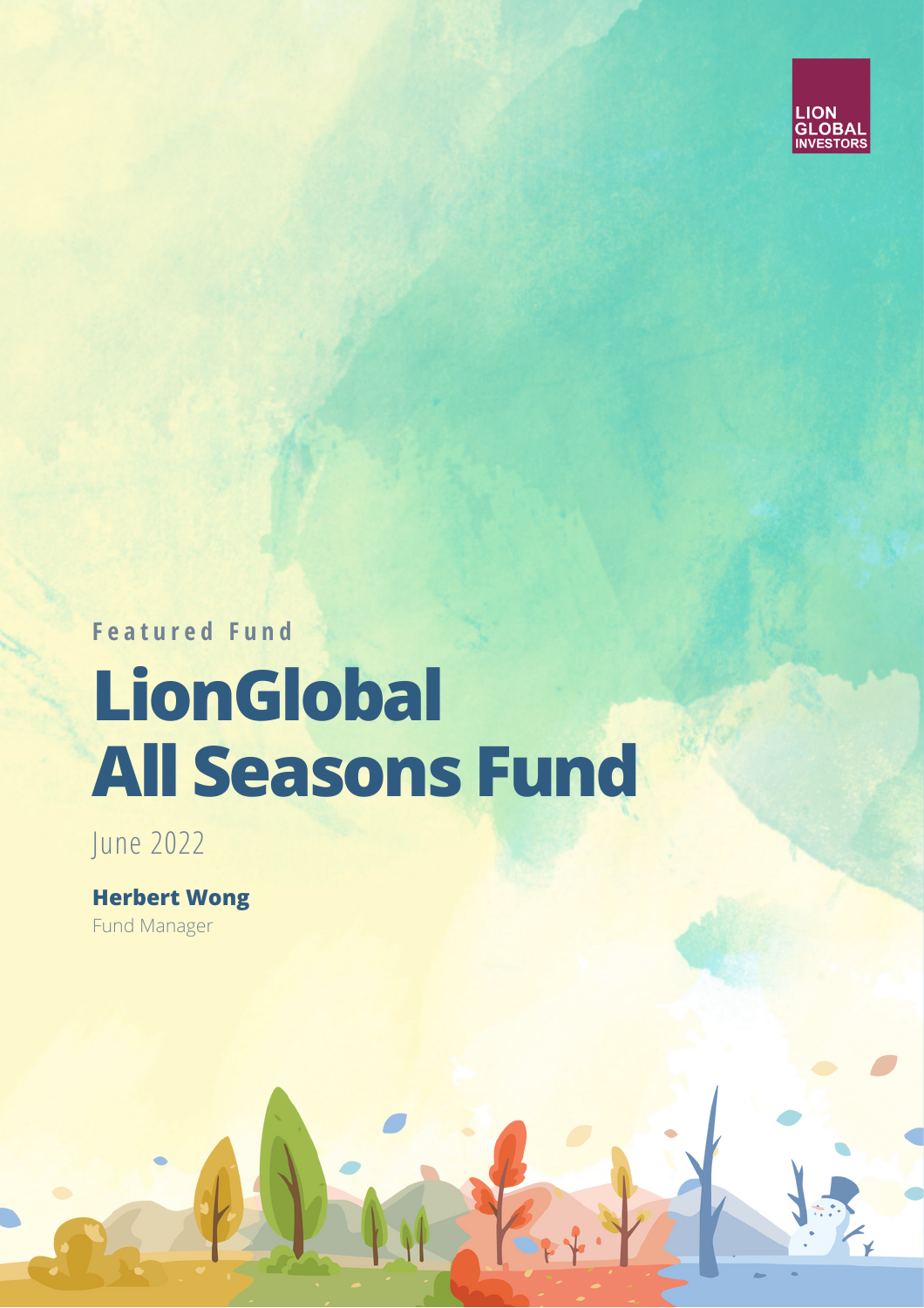The LionGlobal All Seasons Funds (Standard and Growth) were launched in 2018 to aim to help investors tide through all seasons of market volatility.

In view of the changing investment climate, we would like to highlight the tactical asset allocation adjustment that we will be making to the **[LionGlobal](https://www.lionglobalinvestors.com/en/fund.html?officialNav=LC1) All Seasons Fund (Standard**) and **[LionGlobal](https://www.lionglobalinvestors.com/en/fund.html?officialNav=LGS1) All Seasons Fund (Growth**) while maintaining diversification across asset classes and regions.

The structural disinflationary forces that were prevalent in recent decades have been shifting in an inflationary direction. These underlying trends emerged even before Covid-19 hit, but were accelerated by pandemic-related disruptions. We are witnessing a reversal of globalisation, where companies that have historically relied on the low operational costs in China, are looking to reshore and diversify their supply chains amidst growing geopolitical tensions and disruptions caused by COVID. This is further supported by China's weakening demographic trends, rising wages and environmental costs of decarbonisation, which suggest that it may not be able to maintain its manufacturing competitiveness in the long run. A lower population growth and a shrinking workforce in developed markets, along with tighter curbs on immigration have also led to a mismatch of skill sets and in turn led to a demand for higher wages. Globally, the rising wealth inequality has morphed into populist and progressive policies that seek to raise the minimum wages for the lower income workers. In addition to the commodity price shock driven by the protracted Russia-Ukraine war, the sanctions placed on Russian exports is likely to last for a long time if we take the example of Iran, which has been under US sanctions for more than 40 years. Therefore, companies globally are likely to be faced with a rising cost structure and the longer-term inflation outlook is skewed to the upside.

Historically, commodities are good diversifiers to hedge in an inflationary environment. Global supplies of oil and metals are likely to remain tight, exacerbated by the war in Ukraine and sanctions against Russia. On the other hand, demand remains resilient on the back of the postpandemic economic reopening and ongoing recovery in Chinese demand. As a result, prices are likely to remain higher for longer, and thus the fund will seek to add exposure to commodities to combat the stubbornly high global inflation.

Following the growth-focused equity market dominance over the past decade, we are also seeing a revival in value. There are numerous crosscurrents facing markets today including elevated inflation, tightening monetary policy and growing downside growth concerns. These conditions have pushed equity markets into increasingly defensive plays, with sectors such as energy, materials and healthcare outperforming their growth counterparts since the start of the year. As markets brace for stagflation or a potential recession, this rotation is expected to continue, with value holding onto its lead. Furthermore, the valuation gap between growth and value remains historically stretched, in favor of the latter. In particular, defensive value stocks with stable earnings and cash flows, and high dividend yields are poised for sustained outperformance against the backdrop of rising rates and persistently high inflation. Therefore, the **LionGlobal All Seasons Fund [\(Standard\)](https://www.lionglobalinvestors.com/en/fund.html?officialNav=LC1)** and **[LionGlobal](https://www.lionglobalinvestors.com/en/fund.html?officialNav=LGS1) All Seasons Fund (Growth**[\)](https://www.lionglobalinvestors.com/en/fund.html?officialNav=LGS1) may rebalance part of its exposure towards value to capitalise on the value spread.